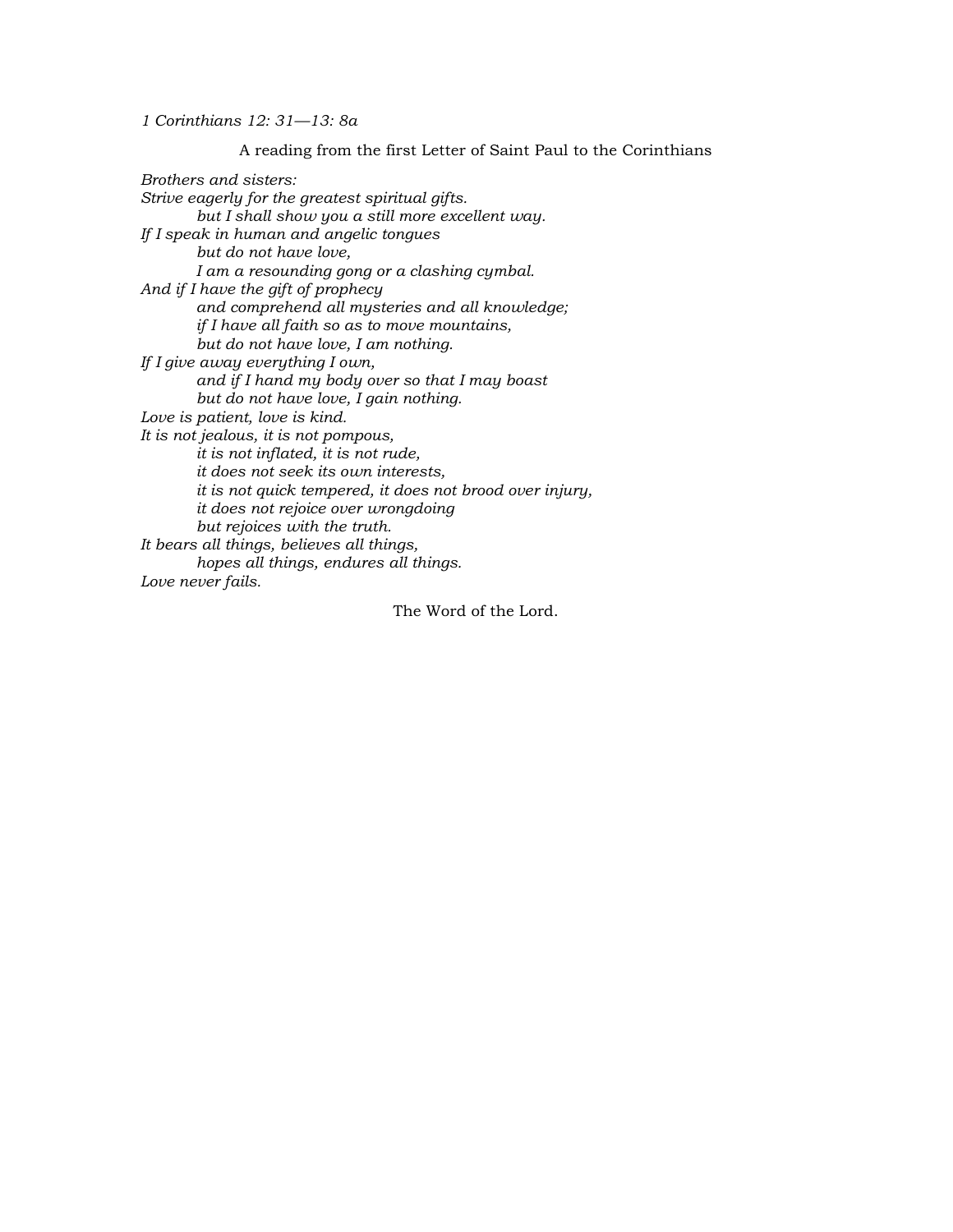*1 John 4: 7-12*

A reading from the first Letter of Saint John.

*Beloved, let us love one another, because love is of God; everyone who loves is begotten by God and knows God Whoever is without love does not know God, for God is love. In this way the love of God was revealed to us: God sent his only Son into the world so that we might have life through him In this is love: not that we have loved God, but that he loved us and sent his Son as expiation for our sins. Beloved, if God so loved us, we also must love one another. No one has ever seen God. Yet, if we love one another, God remains in us, and his love is brought to perfection in us.*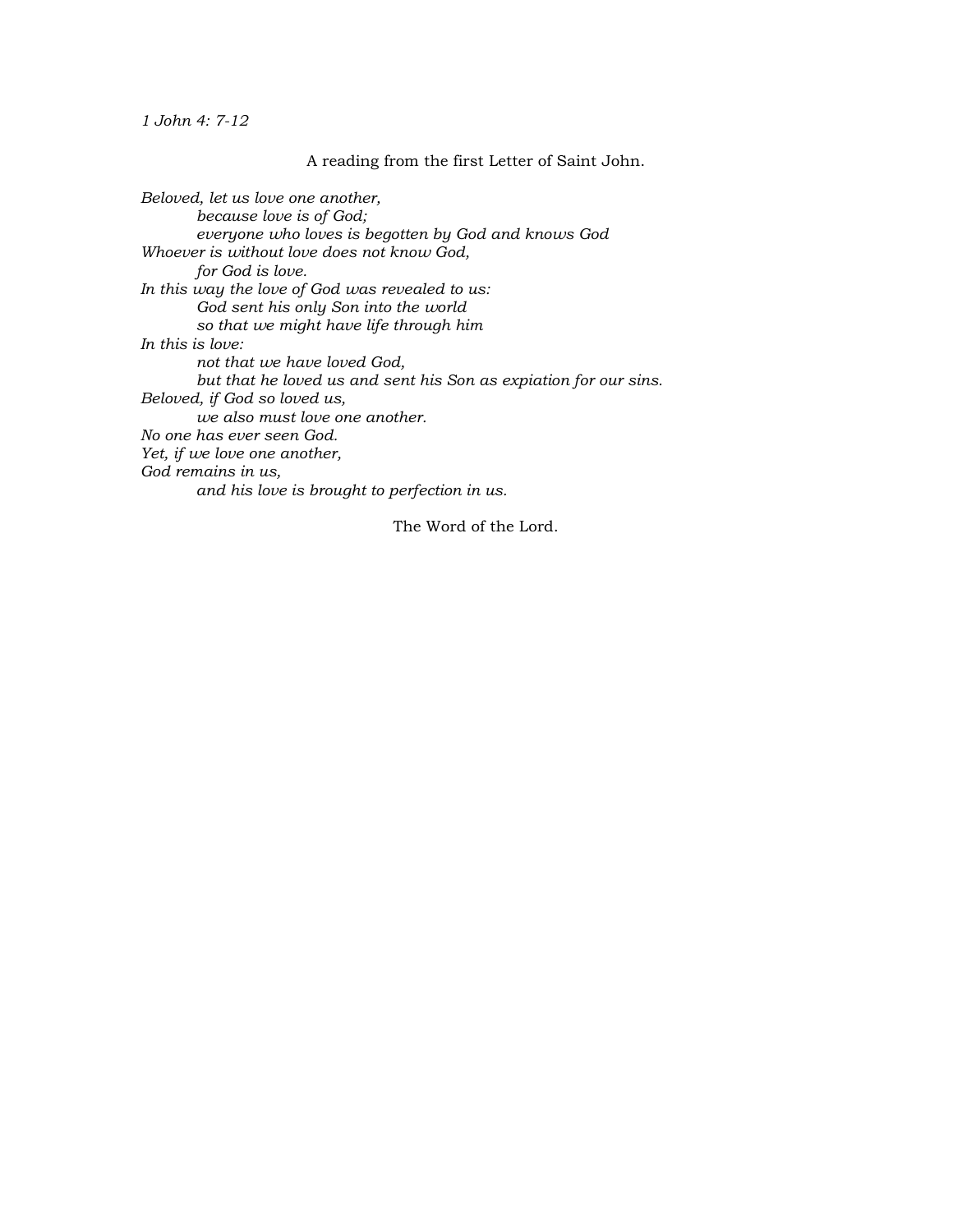*2 Timothy 4:6-8,18b*

A reading from the second letter of Saint Paul to Timothy*.*

*Brothers and sisters, For I am already being poured out like a libation, and the time of my departure is at hand. I have competed well; I have finished the race; I have kept the faith. From now on the crown of righteousness awaits me, which the Lord, the just judge, will award to me on that day, and not only to me, but to all who have longed for his appearance. The Lord will bring me safe to his heavenly kingdom. To him be glory forever and ever. Amen.*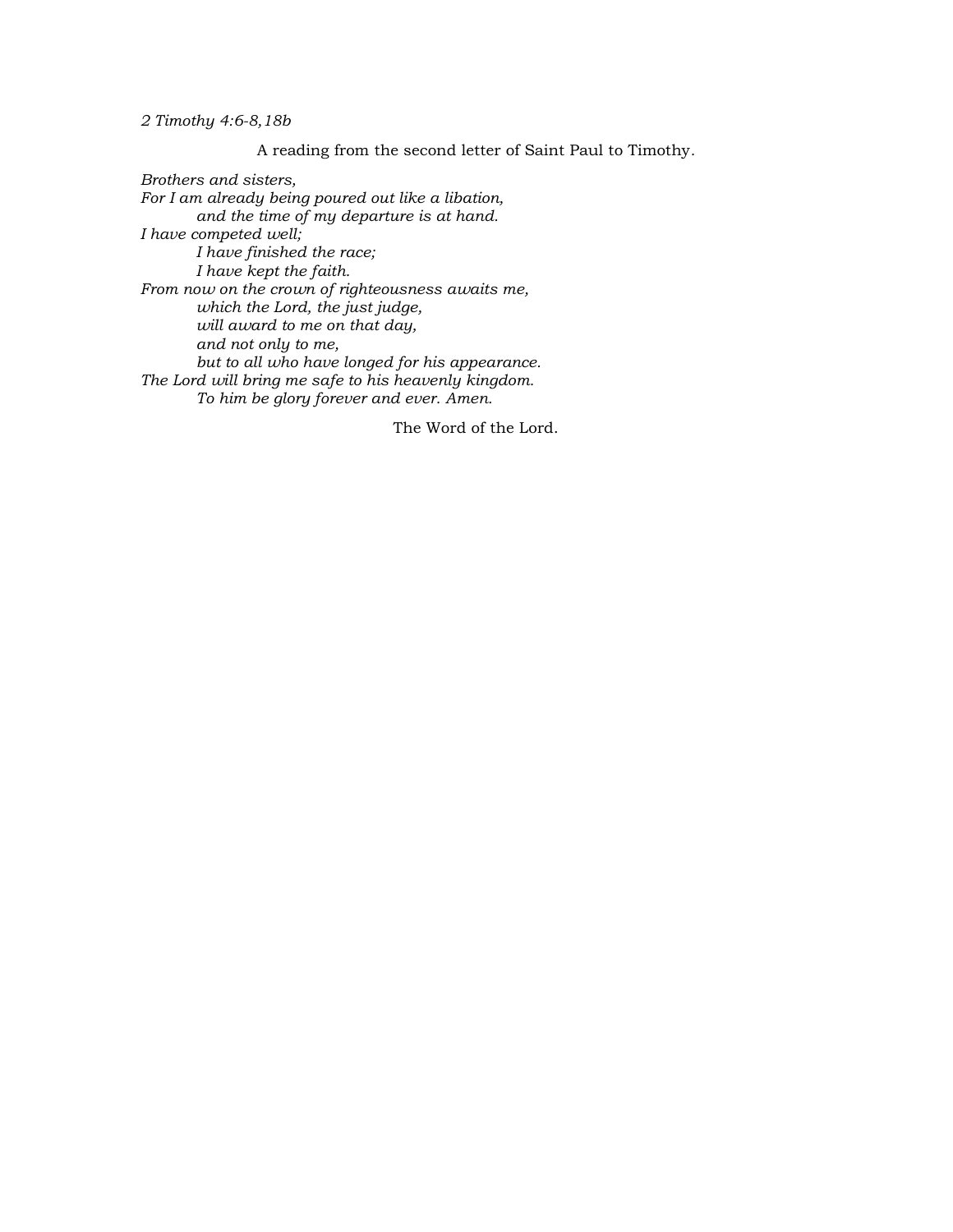## *Philippians 4:4-9*

## A reading from the letter of Saint Paul to the Philippians.

*Brothers and sisters, Rejoice in the Lord always! I say it again: Rejoice! Your kindness should be known to all. The Lord is near. Have no anxiety at all, but in everything, by prayer and petition, with thanksgiving, make your requests known to God. Then the peace of God that surpasses all understanding will guard your hearts and minds in Christ Jesus. Finally, brothers and sisters, whatever is true, whatever is honorable, whatever is just, whatever is pure, whatever is lonely, whatever is gracious, if there is any excellence and if there is anything worthy of praise, think about these things. Keep on doing what you have learned and received and heard and seen in me. Then the God of peace will be with you.*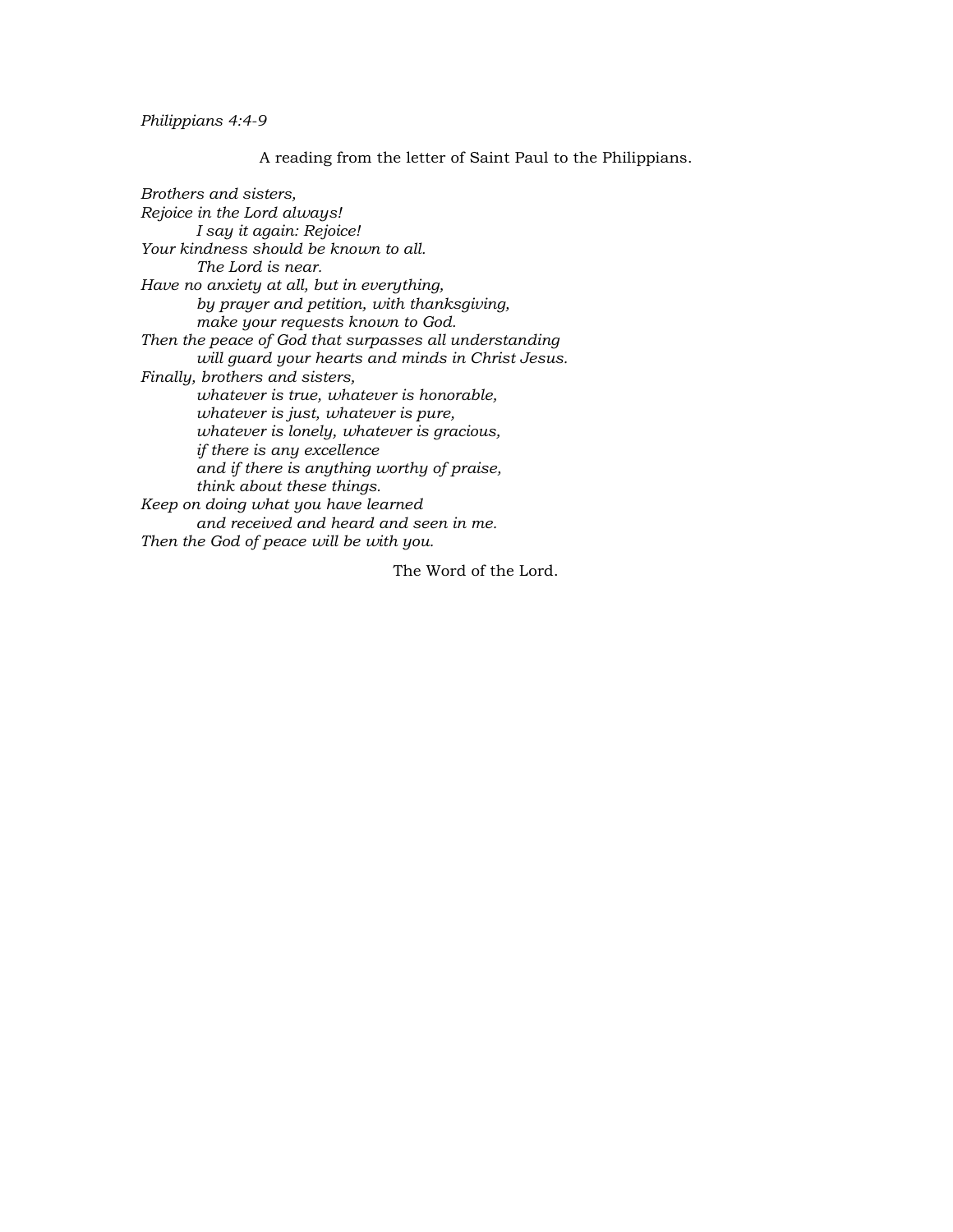*Revelation 21: 1-5a, 6b-7*

A reading from the Book of Revelation. *I, John, saw a new heaven and a new earth. The former heaven and the former earth had passed away, and the sea was no more. I also saw the holy city, a new Jerusalem, coming down out of heaven from God, prepared as a bride adorned for her husband. I heard a loud voice from the throne saying, "Behold, God's dwelling is with the human race. He will dwell with them and they will be his people and God himself will always be with them as their God. He will wipe every tear from their eyes, and there shall be no more death or mourning, wailing or pain, for the old order has passed away." The One who sat on the throne said, "Behold, I make all things new." I am the Alpha and the Omega, the beginning and the end. To the thirsty I will give a gift from the spring of life-giving water. The victor will inherit these gifts, and I shall be his God, and he will be my son."*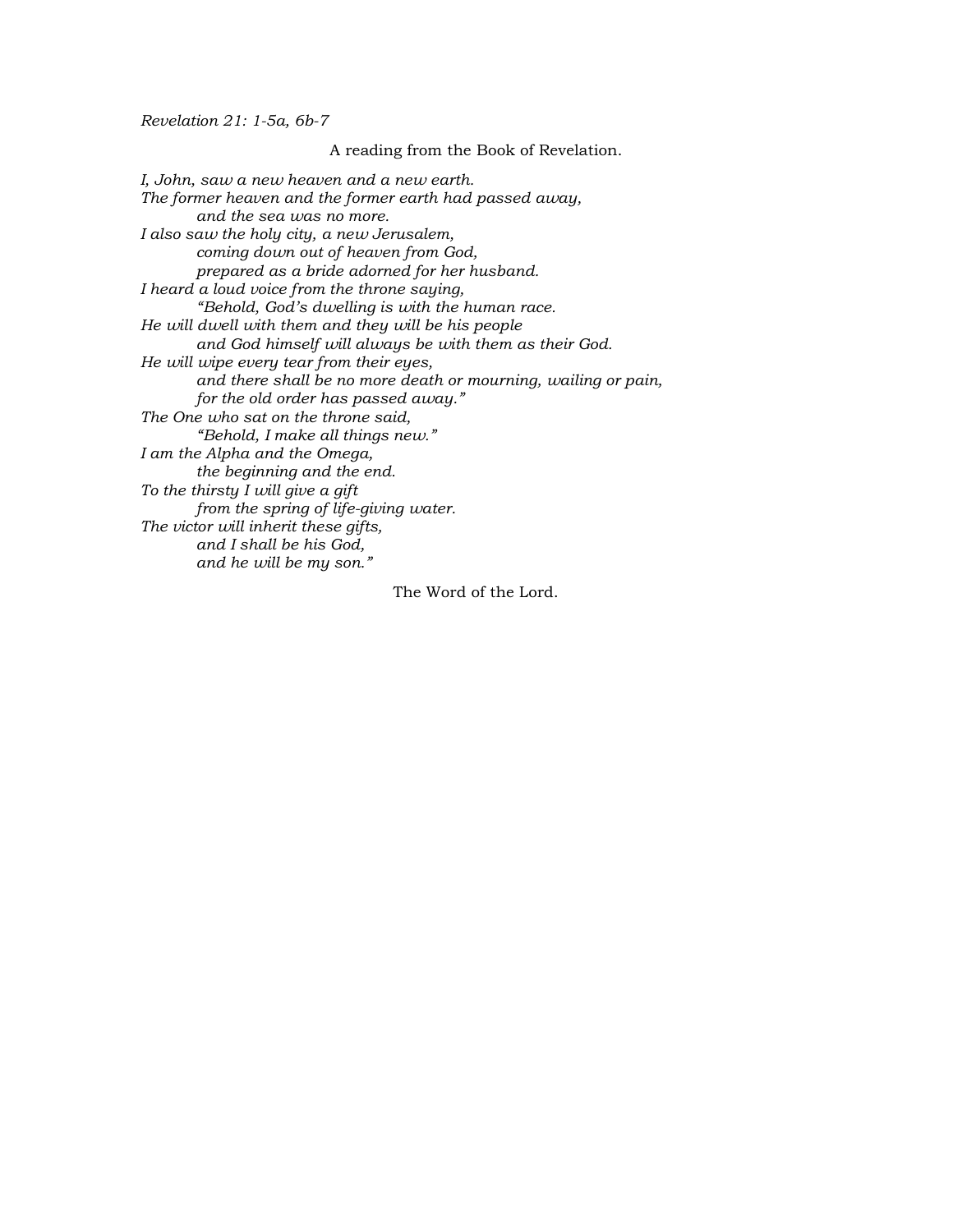*Romans 5:5-11*

A reading from the Letter of Saint Paul to the Romans.

*Brothers and sisters: Hope does not disappoint, because the love of God has been poured out into our hearts through the Holy Spirit who has been given to us. For Christ, while we were still helpless, died at the appointed time for the ungodly. Indeed, only with difficulty does one die for a just person, though perhaps for a good person one might even find courage to die. But God proves his love for us in that while we were still sinners Christ died for us. How much more then, since we are now justified by his Blood, will we be saved through him from the wrath. Indeed, if, while we were enemies, we were reconciled to God through the death of his Son, how much more, once reconciled, will we be saved by his life. Not only that, but we also boast of God through our Lord Jesus Christ, through whom we have now received reconciliation.*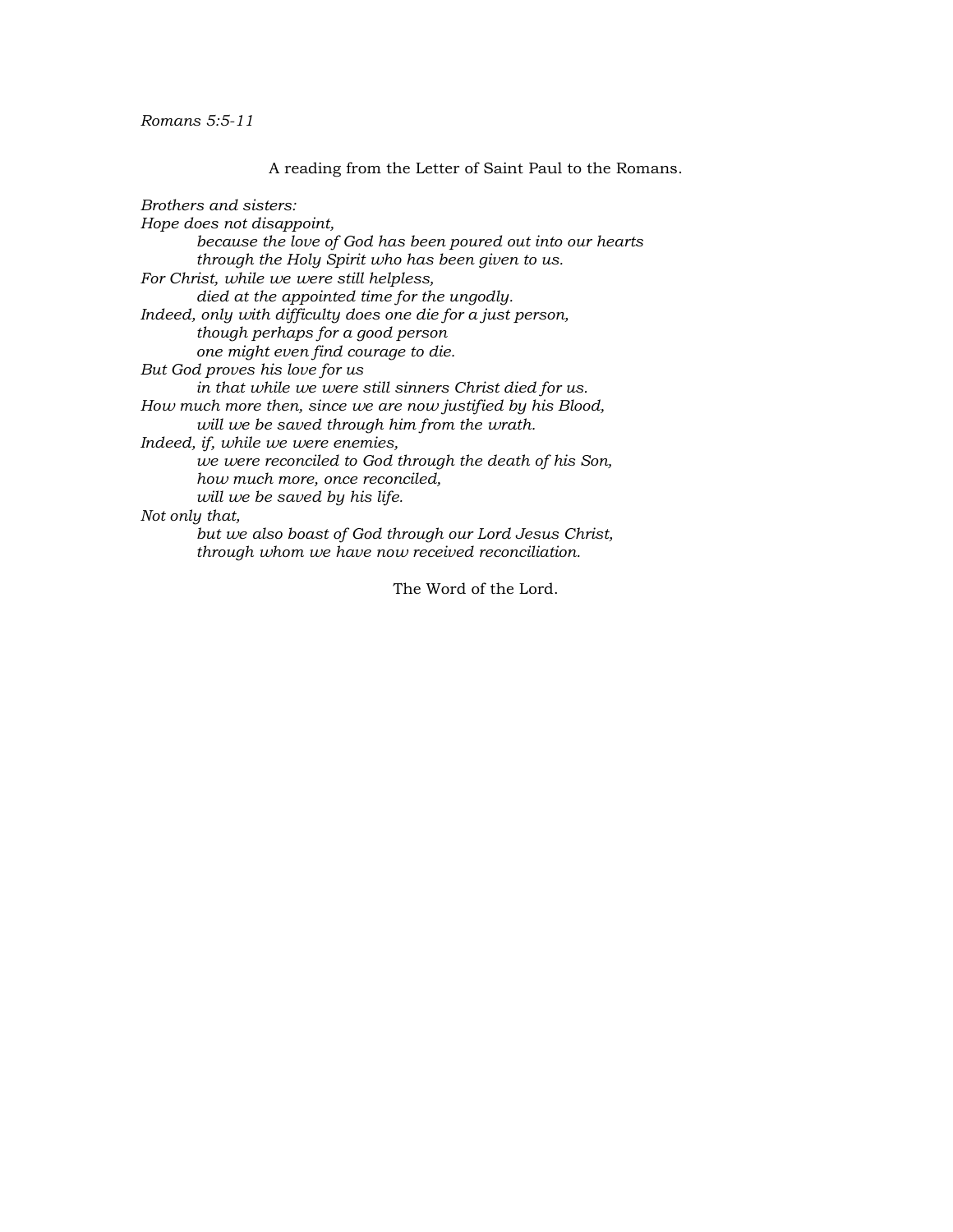*Romans 6:3-9*

A reading from the Letter of Saint Paul to the Romans.

*Brothers and sisters: Are you unaware that we who were baptized into Christ Jesus were baptized into his death? We were indeed buried with him through baptism into death, so that, just as Christ was raised from the dead by the glory of the Father, we too might live in newness of life. For if we have grown into union with him through a death like his, we shall also be united with him in the resurrection. We know that our old self was crucified with him, so that our sinful body might be done away with, that we might no longer be in slavery to sin. For a dead person has been absolved from sin. If, then, we have died with Christ, we believe that we shall also live with him. We know that Christ, raised from the dead, dies no more; death no longer has power over him.*

The Word of the Lord.

## **Short form**

*Romans 6:3-4,8-9*

A reading from the Letter of Saint Paul to the Romans.

*Bothers and sisters: Are you unaware that we who were baptized into Christ Jesus were baptized into his death? We were indeed buried with him through baptism into death, so that, just as Christ was raised from the dead by the glory of the Father, we too might live in newness of life. If, then, we have died with Christ, we believe that we shall also live with him. We know that Christ, raised from the dead, dies no more; death no longer has power over him.*